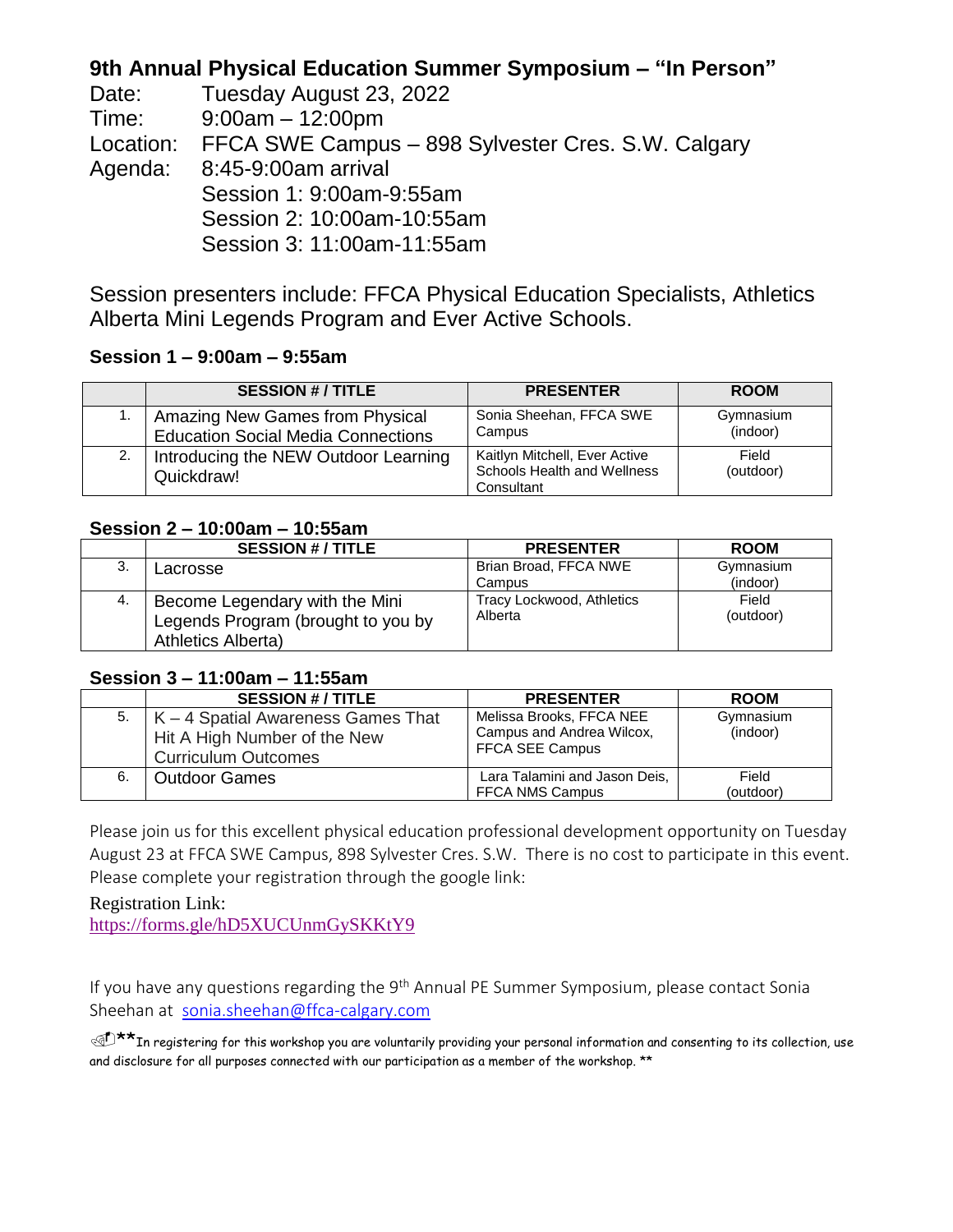# Session #1: 9:00am- 9:55am

**Session Title**: Amazing New Games from Physical Education Social Media Connections **Presenter**: Sonia Sheehan, FFCA Southwest Elementary Campus Physical Education Specialist, HPEC Vice President Communications

**Description**: Twitter is an excellent professional development tool. Come to this session to learn some amazing new games that I discovered while following physical education teachers from across the globe. The games have been tried and tested with my own students (K-4, but can be adapted to higher grades) and have proven to be some of the new favorite games students are asking to play. Some of the games will include: Life Sized Battleship, Team Guard Your Castle, Bank it - Bounce it - Make it, Star Wars, Sinker Ship, Cannonball, Spin the Pin, the use of scorekeeper XL, and Frogger. Connections to the new Alberta Physical Education and Wellness curriculum will be highlighted.

(indoor session)

# $2$  Session #1: 9:00am - 9:55am

**Session Title**: Introducing the NEW Outdoor Learning Quickdraw! **Presenter**: Kaitlyn Mitchell, Ever Active Schools Health and Wellness Consultant **Description**: Ever Active Schools' newest resource is the Outdoor Learning Quickdraw. Formatted as a deck of cards like our popular Physical Literacy and Social and Emotional Learning resources, the Quickdraw is designed to help teachers in any subject area with planning outdoor activities; from a one-time lesson to building a whole unit. Come prepared to go outside and try activities from each of the four suits: Physical Literacy, Teamwork, Outdoor Skills and Environmental Action.

(outdoor session)

## $3$  Session #2: 10:00am – 10:55am

**Session Title**: Lacrosse

**Presenter**: Brain Broad, FFCA NWE Campus Physical Education Specialist

**Description**: Want to learn how to teach a great sport to your students? Lacrosse is an exciting sport that can be learned by most grades. Learn how to teach a non contact version of this game, and tons of mini games. Your students will learn both hand-eye-coordination and invasion game strategies and tactics. It is also one of Canada's national sports and will fulfill the cultural games section of the new Physical Education and Wellness curriculum.

(indoor session)